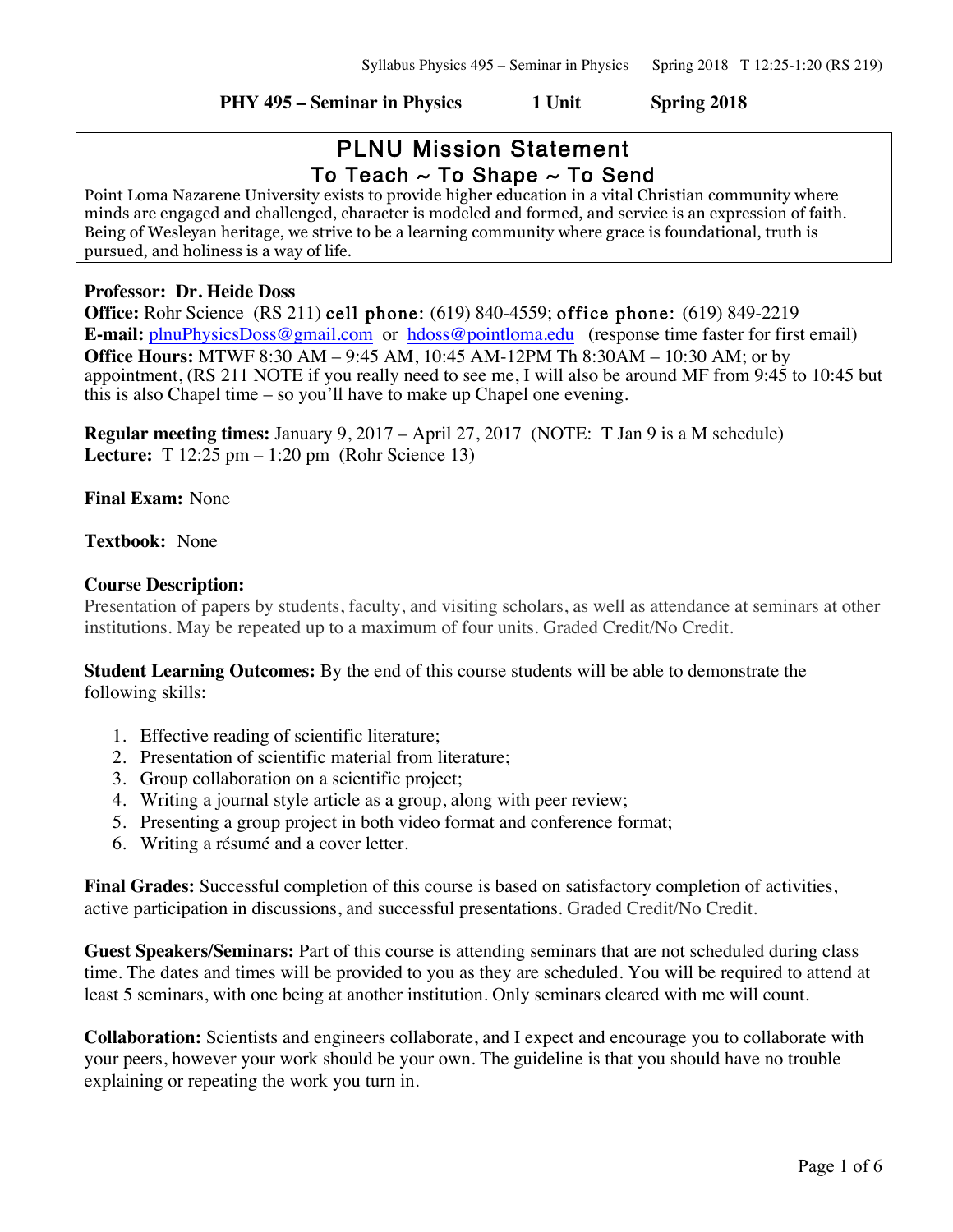Late Work: Late work will not be accepted unless there is a documented emergency. Assignments are due as noted on the syllabus, in class, and on Canvas. Incompletes are only assigned in extremely unusual circumstances.

**Final Exam:** There is no final exam for this course.

**Course Grade:** The points you receive during the course are weighted accordingly, and the grade you earn in this course is based on the scale that follows.

| Component                  | Weight |
|----------------------------|--------|
| Participation              | 20%    |
| <b>Writing Assignments</b> | 25%    |
| Presentations              | 25%    |
| Projects/Video             | 15%    |
| Seminars                   | 15%    |

| <b>Credit</b>                                      | <b>No Credit</b>           |
|----------------------------------------------------|----------------------------|
| Total weighted   Total weighted<br>score $\geq 70$ | score $\langle 70 \rangle$ |

# **Department Mission:**

The Physics and Engineering Department at PLNU provides strong programs of study in the fields of Physics and Engineering. Our students are well prepared for graduate studies and careers in scientific and engineering fields. We emphasize a collaborative learning environment, which allows students to thrive academically, build personal confidence, and develop interpersonal skills. We provide a Christian environment for students to learn values and judgment, and pursue integration of modern scientific knowledge and Christian faith.

#### **PLNU Attendance and Participation Policy:**

Attendance is expected at each class session. In the event of an absence you are responsible for the material covered in class and the assignments given that day.

Regular and punctual attendance at all classes is considered essential to optimum academic achievement. If the student is absent from more than 10 percent of class meetings, the faculty member can file a written report, which may result in de-enrollment. If the absences exceed 20 percent, the student may be deenrolled without notice until the university drop date or, after that date, receive the appropriate grade for their work and participation. See

http://catalog.pointloma.edu/content.php?catoid=24&navoid=1581#Class\_Attendance in the Undergraduate Academic Catalog.

#### **Class Enrollment:**

It is the student's responsibility to maintain his/her class schedule. Should the need arise to drop this course (personal emergencies, poor performance, etc.), the student has the responsibility to follow through (provided the drop date meets the stated calendar deadline established by the university), not the instructor. Simply ceasing to attend this course or failing to follow through to arrange for a change of registration (drop/add) may easily result in a grade of F on the official transcript.

#### **Academic Accommodations:**

If you have a diagnosed disability, please contact PLNU's Disability Resource Center (DRC) within the first two weeks of class to demonstrate need and to register for accommodation by phone at 619-849-2486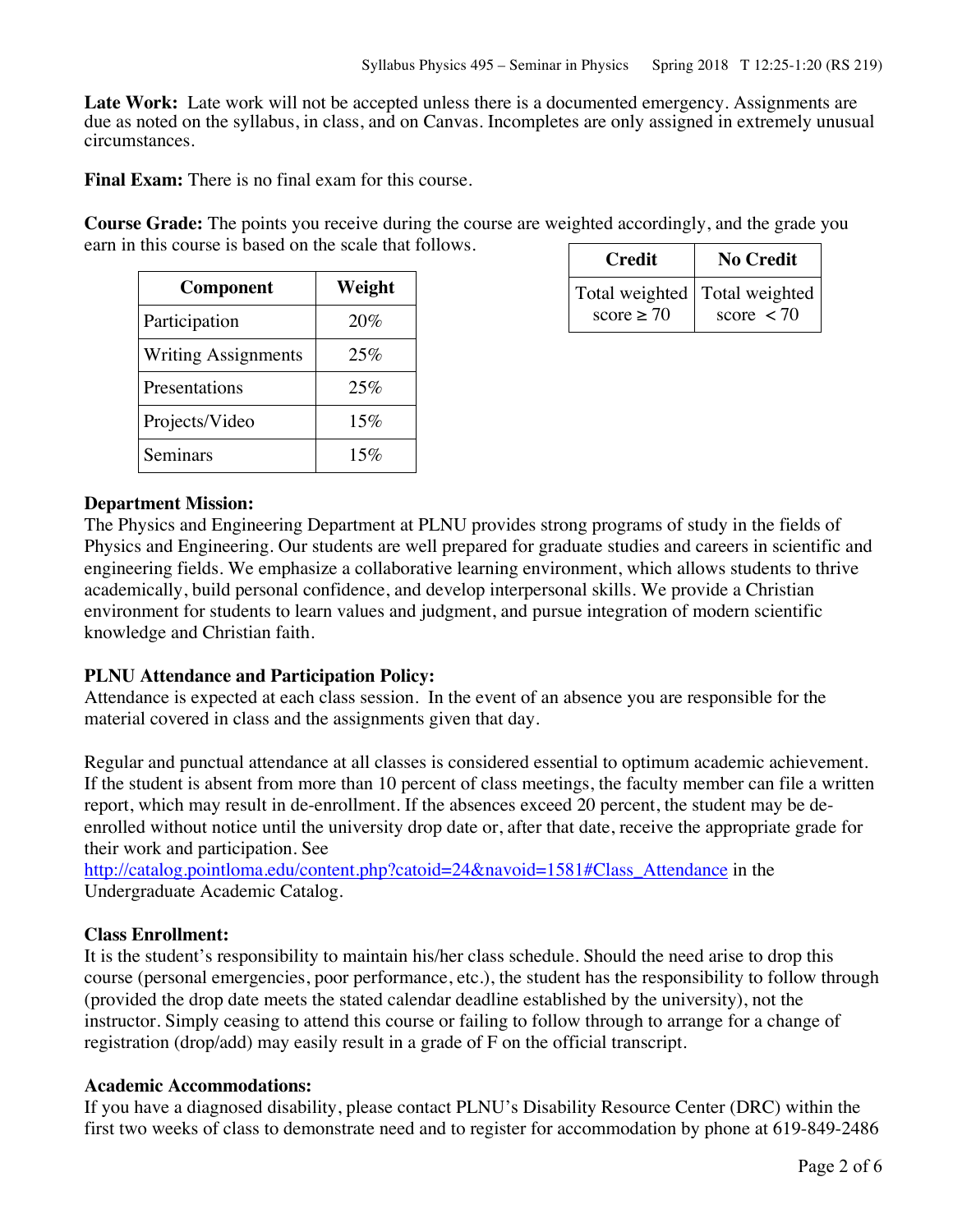or by e-mail at DRC@pointloma.edu. See Disability Resource Center for additional information. For more details see the PLNU catalog:

http://catalog.pointloma.edu/content.php?catoid=24&navoid=1581#Academic\_Accommodations Students with learning disabilities who may need accommodations should discuss options with the instructor during the first two weeks of class.

# **Credit Hour:**

In the interest of providing sufficient time to accomplish the stated course learning outcomes, this class meets the PLNU credit hour policy for any 1 unit class delivered over 15 weeks. Specific details about how the class meets the credit hour requirements can be provided upon request.

# **Copyright Protected Materials:**

Point Loma Nazarene University, as a non-profit educational institution, is entitled by law to use materials protected by the US Copyright Act for classroom education. Any use of those materials outside the class may violate the law.

# **PLNU Academic Honesty Policy:**

Students should demonstrate academic honesty by doing original work and by giving appropriate credit to the ideas of others. Academic dishonesty is the act of presenting information, ideas, and/or concepts as one's own when in reality they are the results of another person's creativity and effort. A faculty member who believes a situation involving academic dishonesty has been detected may assign a failing grade for that assignment or examination, or, depending on the seriousness of the offense, for the course. Faculty should follow and students may appeal using the procedure in the university Catalog. See http://catalog.pointloma.edu/content.php?catoid=24&navoid=1581#Academic\_Honesty for definitions of kinds of academic dishonesty and for further policy information.

**FERPA Policy:** In compliance with federal law, neither PLNU student ID nor social security number should be used in publicly posted grades or returned sets of assignments without student written permission. This class will meet the federal requirements by distributing grades and papers individually. Also, in compliance with FERPA, you will be the only person given information about your progress in this class unless you have designated others to receive it in the "Information Release" section of the student portal. See Policy Statements in the undergrad academic catalog.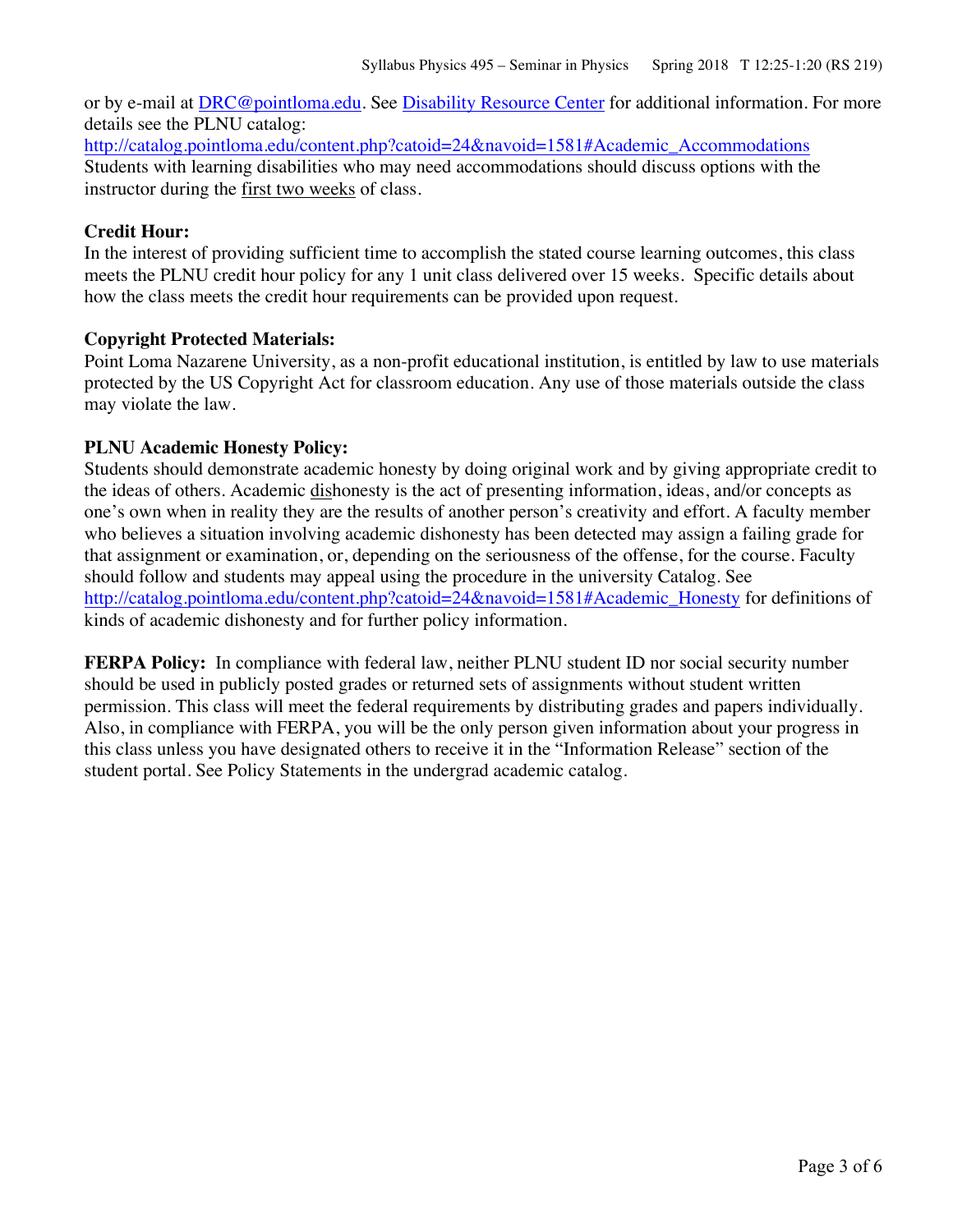# **Tentative Syllabus – subject to updates**

| The general rule is 2 to 3 hours outside of class per unit hour of class, each week. |
|--------------------------------------------------------------------------------------|
| There will be seminars outside of class time that you are expected to attend.        |

| <b>Date</b>  | <b>Topics and Readings (Assignments due)</b>                                                                    | <b>Assignments</b>                                                                                                                                                                      |
|--------------|-----------------------------------------------------------------------------------------------------------------|-----------------------------------------------------------------------------------------------------------------------------------------------------------------------------------------|
| 1/16/18<br>T | Science literature                                                                                              | Read one science article written for the general<br>public, and one for the general scientist. Be<br>ready to share and discuss.                                                        |
|              | Résumés, and Cover Letters.<br>NOTE: Every time you read: "email me<br>a copy of the article," this means email | Look for a scientific journal article to read in<br>an area you are interested in (email me a copy<br>of the article.) Be prepared to do give an<br>informal presentation to the class. |
|              | me a copy at least 72 hours before our<br>next class.                                                           | Look for a job, copy the job listing, create a<br>draft of résumé and cover letter for the job.                                                                                         |
| 1/23/18<br>T | (Turn in hard copies of job offer, résumé,<br>and cover letter)                                                 | Find and read a research article in an area<br>affiliated with the job you wrote a résumé and<br>cover letter for. Email me the info. Get ready                                         |
|              | (Presentation/Discussion of science articles<br>read)                                                           | for a job interview presentation. Create a 6 to 7<br>minute power point presentation on the article.<br>Dress for an interview next class.                                              |
|              | Science literature & presentations                                                                              | finalize résumé and cover letter turn in.                                                                                                                                               |
| 1/30/18<br>T | (Turn in final résumé, and cover letter)                                                                        | Read a scientific research paper (email me the<br>article you choose). Be prepared to discuss it.                                                                                       |
|              | (Presentation of job related science article –<br>dress up)                                                     | Write an article for the general scientist and<br>another for the general public about the                                                                                              |
|              | Formal presentation/discussion of research<br>article related to the job you are applying<br>for.               | science in the research article you read. Each<br>should be between 1 and 2 pages.                                                                                                      |
|              | Discussion of project. Project groups<br>formed.                                                                | Pick a project with your assigned group –<br>email me for approval. As a group write up a<br>one page proposal. Be ready to present your<br>proposal (no need to dress up).             |
| 2/6/18<br>T  | (turn in article for general scientist and<br>article for general public on the research<br>article you read)   | Work on your project/ project presentation/<br>video/ project article. This will be written as a<br>research article. Pick your journal (from given                                     |
|              | (turn in written proposal -<br>Presentation/discussion of project proposal)                                     | choices) and follow its format (see templates).<br>The introduction section is due next class.                                                                                          |
|              | Scientific literature – form, process                                                                           | Read a research article and prepare a<br>conference style presentation of the research                                                                                                  |
|              | Science discussion, preparing for different<br>audiences.                                                       | article you read. Be ready to present next class<br>$-$ dress up.                                                                                                                       |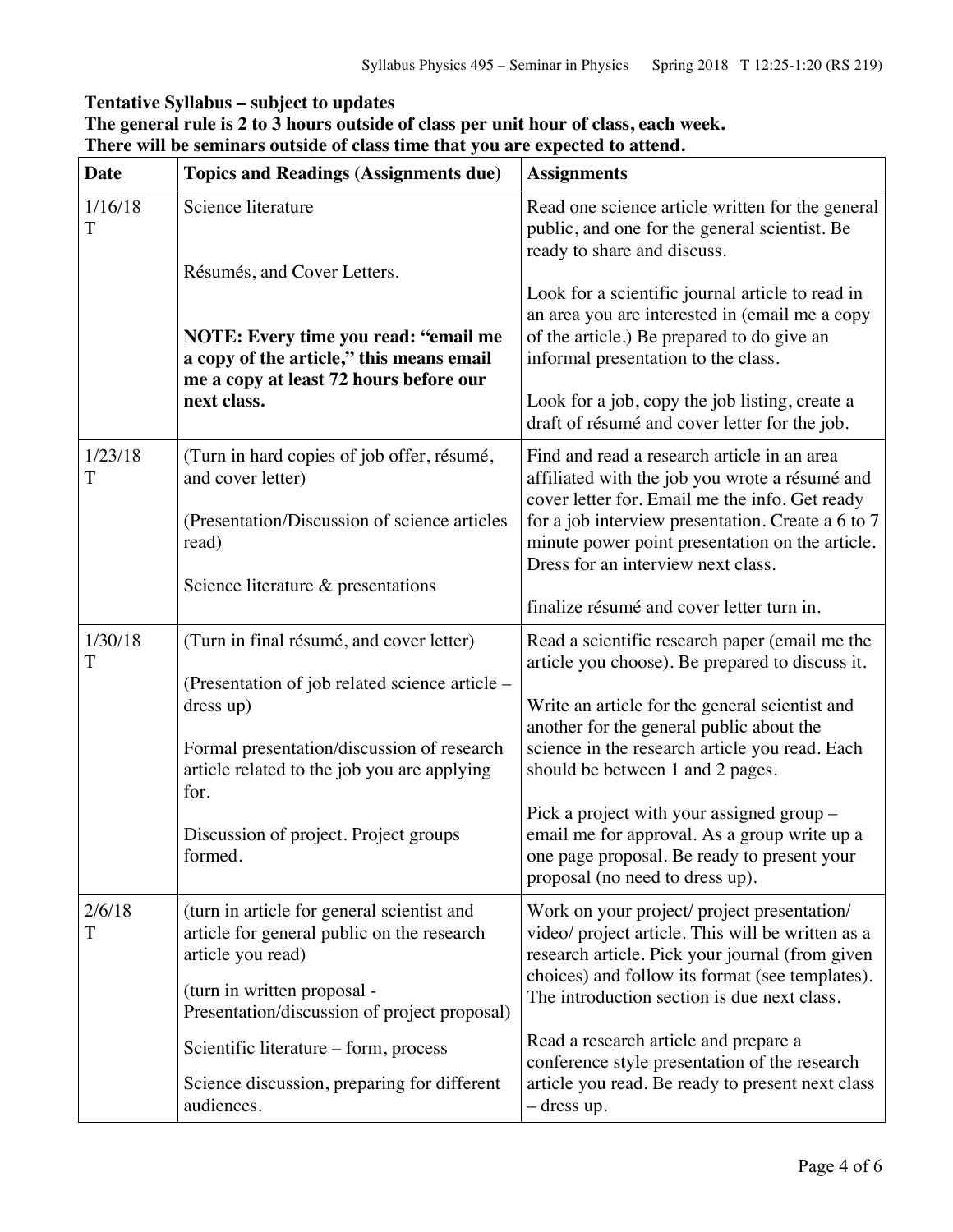# **Tentative Syllabus – subject to updates**

| The general rule is 2 to 3 hours outside of class per unit hour of class, each week. |  |
|--------------------------------------------------------------------------------------|--|
| There will be seminars outside of class time that you are expected to attend.        |  |

| 2/13/18<br>T | (Conference style presentations of research<br>article read-discussion. Dress up)<br>(Group project turn in Intro section of your<br>"research" article) | Work on your project/ project presentation/<br>video/ project article. Analysis section and<br>Supplementary section(s) due next class.  |
|--------------|----------------------------------------------------------------------------------------------------------------------------------------------------------|------------------------------------------------------------------------------------------------------------------------------------------|
| 2/20/18<br>T | (Group Project turn in Analysis section of<br>project article and any supplementary<br>sections of your "research" article)                              | Work on your project/ project presentation/<br>video/ project article. Conclusions and<br>Abstract of "research" article due next class. |
|              | Discussion of peer review, journal articles,<br>conferences, ethics                                                                                      | Read a research article                                                                                                                  |
| 2/27/18<br>T | (Turn in Conclusions & Abstract for project<br>article)                                                                                                  | Finalize your project articles – you will need 4<br>printed copies of your article for next class.                                       |
|              | (Informal discussion of research articles)                                                                                                               | Complete your video.                                                                                                                     |
|              | Discussion of peer review, journal articles,<br>conferences, ethics                                                                                      |                                                                                                                                          |
| $3/5 - 3/9$  | No Classes - Spring Break                                                                                                                                |                                                                                                                                          |
| 3/13/18<br>T | (turn in article)                                                                                                                                        | Peer review assignments following review<br>template for journal submitted to.                                                           |
|              | Peer review                                                                                                                                              | Group: prepare conference style presentations                                                                                            |
|              | Revisiting interviews – interview questions                                                                                                              | of your project 9 to 10 minutes 2 minutes<br>questioning.                                                                                |
|              |                                                                                                                                                          | Finalize video and upload to canvas by 3/20)                                                                                             |
| 3/20/18<br>T | (videos uploaded to canvas before class<br>starts)                                                                                                       | Find and read about current science topic in<br>the news. Email me what it is. Be ready to<br>discuss it next class.                     |
|              | (Conference style project presentations no<br>videos yet $-$ dress up.)                                                                                  | Be ready to present your group video.                                                                                                    |
|              | Revisiting interviews – interview questions                                                                                                              | Search for another research article in an area<br>you are interested in and email me the info.                                           |
| 3/27/18<br>T | (Video presentations)                                                                                                                                    | Read the research article you found last week                                                                                            |
|              | (Current science topic informal discussion)                                                                                                              | (the one you emailed me.) Write an article for<br>the general public about it.                                                           |
| 4/3/18<br>T  | (Turn in article for general public about<br>research article)                                                                                           | Read a current research article that interests<br>you (email me info). Be ready to discuss.                                              |
|              | (Informal presentation/discussion of<br>research articles.)                                                                                              | Write up a brief synopsis for the general public<br>and a brief synopsis for the general science<br>audience.                            |
|              | Ethics situations                                                                                                                                        |                                                                                                                                          |